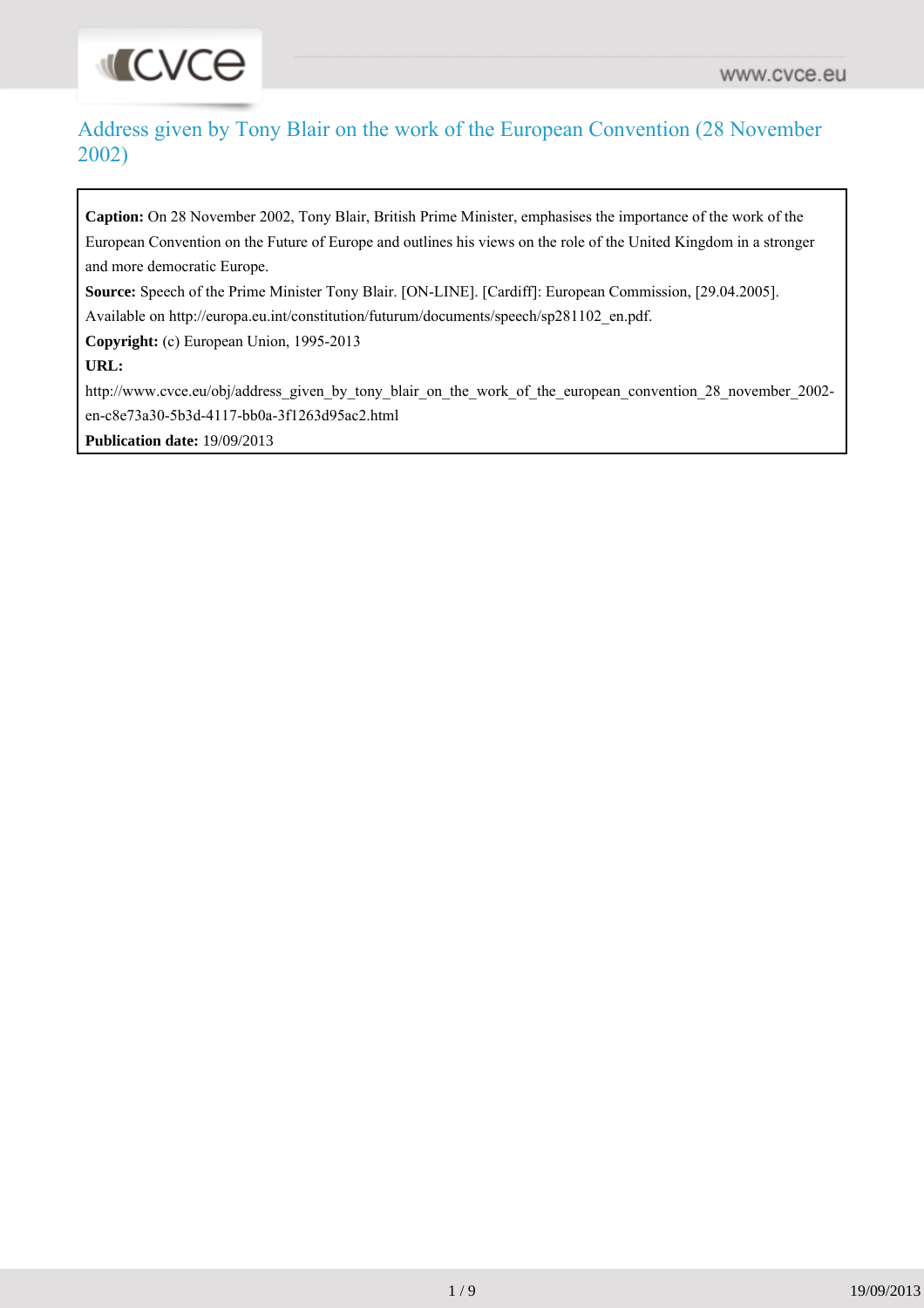# **INCVCe**

### **Address given by the Prime Minister Tony Blair (Cardiff, 28 November 2002)**

### **THE CHALLENGE**

Europe is set for dramatic change.

Together, the expansion of NATO, settled last week in Prague, and the enlargement of the European Union, to which next month's European Council at Copenhagen will give the green light, amount to no less than the creation of a new Europe. Stretching from Lapland in the north to Malta in the south, from the coast of County Kerry in the West to the Black Sea, and ultimately - yes - to Turkey's borders in the East, it will contain over 500 million people, a political and economic entity bigger than the USA and Japan put together. This achievement is truly historic - the more so because it is coming about peacefully and democratically. The New Europe is being created by free will - not conquest; spreading equality and justice not domination and exploitation. We will see few more significant events in our lifetimes.

It was Winston Churchill who famously warned that the Iron Curtain was descending across Europe. He died without seeing the fully liberated Europe for which he had fought, nor the new unity in Europe for which he called in that famous speech in Fulton, Missouri. Partly because we failed to achieve the full victory for liberation and democracy for which we had hoped in the Second World War - and because of the part we played during the dark years of the Cold War - Britain has always held a special interest in completing Churchill's unfinished business. Europe's half century of artificial division is now almost over. As we remove the final traces of the Iron Curtain, we can take pride in the part Britain has played to secure this goal, as part of both NATO and the EU. It was NATO that won the Cold War, but it is the EU that will deliver the dividends of this victory for generations to come.

It has been a long and painful wait, especially for the countries of Central and Eastern Europe, but the EU's enlargement will soon benefit all of Europe, new members and present ones. A recent study estimated that it could increase GDP in Britain by £1.75 billion a year. We will also be safer and more secure through better co-operation on border controls, asylum and immigration, joint efforts to tackle cross-border crime, and shared environmental standards. Enlargement will extend Europe's area of peace, democracy and prosperity. But it also means reforms to the way Europe works - reforms which have been put off for many years - are now urgent.

That is the task of the Convention on the Future of Europe, led by former French President Valéry Giscard D'Estaing. As Europe enters this new era, fifty years after its foundation, it is right that we should review the fundamental issues of its governance. The Convention is preparing the ground for an Intergovernmental Conference to settle these issues methodically, inclusively and transparently.

The Convention's starting point is one of confidence. Whatever the day-to-day frustrations, on any big picture assessment Europe is a success. The achievements of the European project over the last 50 years are impressive. It has made a huge contribution to peace and stability in our region. It has helped to boost trade, jobs and growth in Britain and other member states. The way that EU membership has transformed Ireland, Spain, Portugal and Greece into prosperous economies in 20 years should be a tremendous encouragement to the Central and Eastern Europeans.

It is vital for Britain. 60% of our trade is with the EU; 3 million British jobs depend on it. EU membership gives us access to the single market, with 380 million consumers even before enlargement. It gives us more leverage to tackle the many challenges we share with our neighbours.

But Europe has to change.

50 years from the start of the European project, the world has changed almost beyond recognition. Today, our preoccupations are not about preventing war in Europe or ensuring adequate food production. That fact itself says something about what the European project has achieved. But we face new threats and challenges: security, environmental, and economic. And the European project itself faces problems: apathy,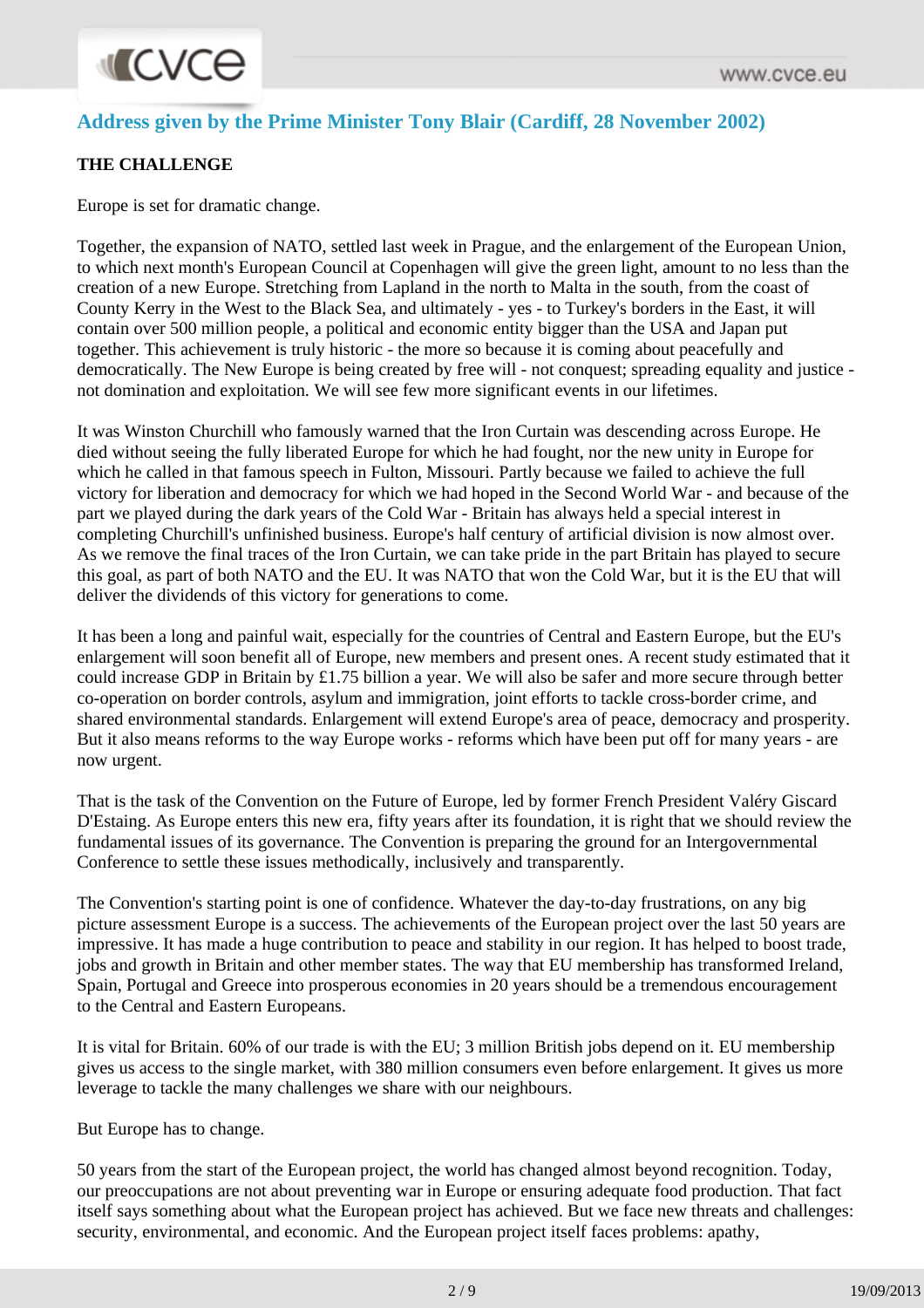## **ILCVCe**

disconnection from its citizens, lack of understanding of how it works.

Today's challenge for Europe goes to the heart of the very institutions which make up the European Union. These institutions, based on the carefully balanced triangle of Council, Commission and Parliament, underpinned by the Court of Justice, have brought Europe this far. They represent a quantum leap in democratic governance on an international scale - the pooling of sovereignty in order to extend the reach of democratic action.

But these institutions were designed for a Community of six, dealing with a handful of common policies. It has been clear for some time that they are struggling to manage today's Union of 15, with responsibilities which have greatly expanded since the 1950s. In their current form, they are not up to the job of serving tomorrow's Europe of 25 or more. Nor do they measure up to tomorrow's expanding tasks.

Europe's leadership is too weak. The musical chairs of the Council Presidency produces inefficiency and inconsistency. The enforcement of European law is too haphazard.

Europe's role in the world is too weak. We have made a start on building a common voice for Europe. But progress has been too slow and we have a long way to go. And the pace of change on key reforms - from economic modernisation to a more responsible system of agricultural support - is too slow.

#### **THE OPPORTUNITY**

For Britain, there is a simple choice to be made. Are we full partners in Europe, at the centre of its decisionmaking, influencing and shaping its direction; or are we at the back of the file, following warily a path beaten by others?

For 50 years that has been our choice. For 50 years, we have chosen to follow, first in joining; then in each new departure Europe has made.

For each British Prime Minister there is this dilemma: if we are anxious about Europe's direction, is it best to hang back until the direction is clear; or is it best to participate fully in the hope of making the direction more our own.

Usually we have chosen the former course.

But the problem with hanging back, however, is that in the end, Europe does move on and the choice is then to remain a straggler, drop out altogether or to catch up. And, because Europe is of such strategic importance to Britain, we usually choose to catch up. In other words, hanging back rarely results in us not participating finally, it just delays it so that the participation is on terms set by others. And often this has meant less favourable terms.

And with each new direction taken, Britain has tended to say: this far and no further. Then on the next development, we say the same. And so on.

What is the source of our anxiety? It is partly because we weren't there at the beginning. We have never felt it's our club. It's partly a chronic lack of self-confidence we suffer from sometimes as a nation, failing to believe in ourselves properly, so we think we will lose arguments in Europe, when actually when we put our minds to it, we usually win. We should have more self-confidence because we are a leading European power, always have been and always will be.

But it's also a genuine fear.

We want a Europe of sovereign nations, countries proud of their own distinctive identity, but co-operating together for mutual good. We fear that the driving ideology behind European integration is a move to a European superstate, in which power is sucked into an unaccountable centre. And what is more a centre of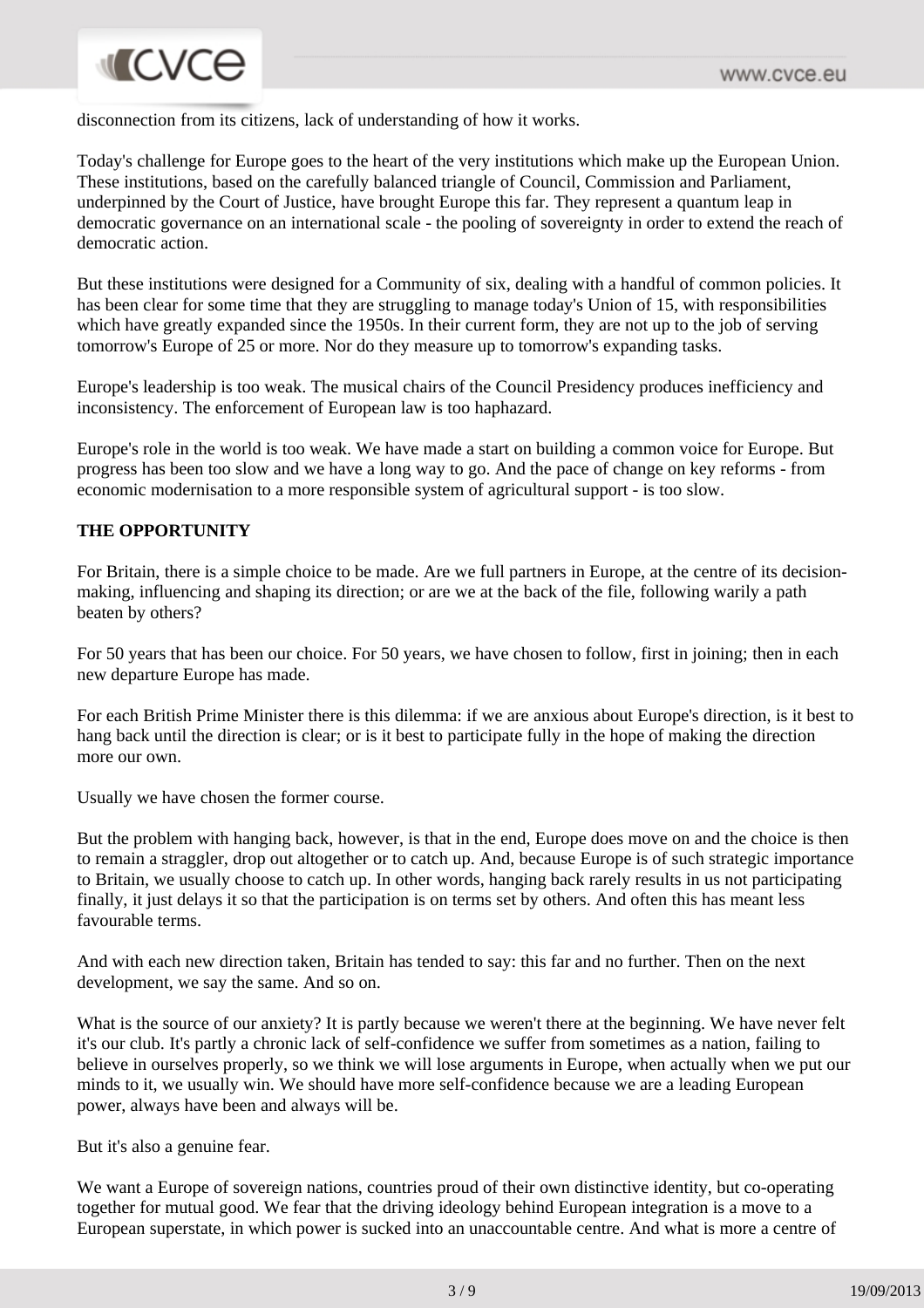fudge and muddle, bureaucratic meddling, which in economic terms could impede efficiency and in security terms may move us away from the transatlantic alliance.

So for all these reasons, our attitudes have, historically, been characterised by uncertainty; and that has bred in our psyche a feeling that Europe is something done to us by others, not something we do with others.

Now we have an historic opportunity to put our relations with the rest of Europe on a more serious footing and choose not to hang back but to participate fully and wholeheartedly. Europe itself is about to undergo profound change. It will expand to 25 members, then later probably to 30. Europe's rules are having to be rewritten. At the same time, crucial debates on European defence and the European economy are underway. All these developments will have a vast impact on Britain. Shaping their outcome is vital to our national interest. Now is a moment in time when isolation from decision-making is not just pointless but immensely damaging. There are debates here that have to be won.

So what should the British position be?

First, we must end the nonsense of "this far and no further". There are areas in which Europe should and will integrate more: in fighting crime and illegal immigration; to secure economic reform; in having a more effective defence and security policy. Britain should not be at the back of the file on such issues but at the front. On the Euro we should of course join if the economic conditions are right. A single currency with a single market for Europe makes economic sense.

Second, we should understand that our opposition to Europe as some federal superstate is not a British obsession. It is in fact the reasonably settled view of most members of the EU and, more importantly, of their people. Our electorates feel a close connection to their own national Governments; they do not feel the same towards European institutions.

Thirdly, however, the answer to the second point is not to reach for intergovernmentalism as a weapon against European institutions - again, if not a traditional British position, certainly perceived as such - but to recognise that Europe is and should remain an alliance of European and national Government. The very purpose of having a Council is to recognise that ultimately Europe represents the will of sovereign states. The key purpose of having a Commission with its own powers of initiative and a Parliament and Court organised on a European basis, is that we also recognise that we need supranational European institutions for Europe to work, ie for that sovereign will to be implemented effectively. The two are not in opposition to each other. It is the two together which are necessary for the unique union of nations that is Europe to function.

Take the issue of economic reform which Britain cares passionately about. Without Qualified Majority Voting and without a strong Commission, able to act independently, this programme of reform, so obviously crucial in these new economic times, will never materialise. It would be strangled by vested interests opposed to change. So a weak Commission is contrary to our own interests.

So what is the conclusion from these principles of approach? That the objective for Britain, from the Convention, should be a Europe that is strong, effective and democratic. That this requires a strengthening of Europe at every level: Council, Commission, Parliament and Court. And that the test we should apply to each issue is not whether it tilts the balance towards national Governments or European government. But rather in each case: does it strengthen Europe; does it make it more effective; does it make it more democratic?

The basic ideology should be described in this way. Europe is the voluntary coming together of sovereign nations. Their will is to combine together in the institutions of Europe in order to further their common interests. In so far as it is necessary to achieve these interests, they therefore pool their sovereignty in Europe. There is no arbitrary or fixed limit as to what they do collectively; but whether they do it depends on their decision as a group of nations. So whilst the origin of European power is the will of sovereign nations, European power nonetheless exists and has its own authority and capability to act.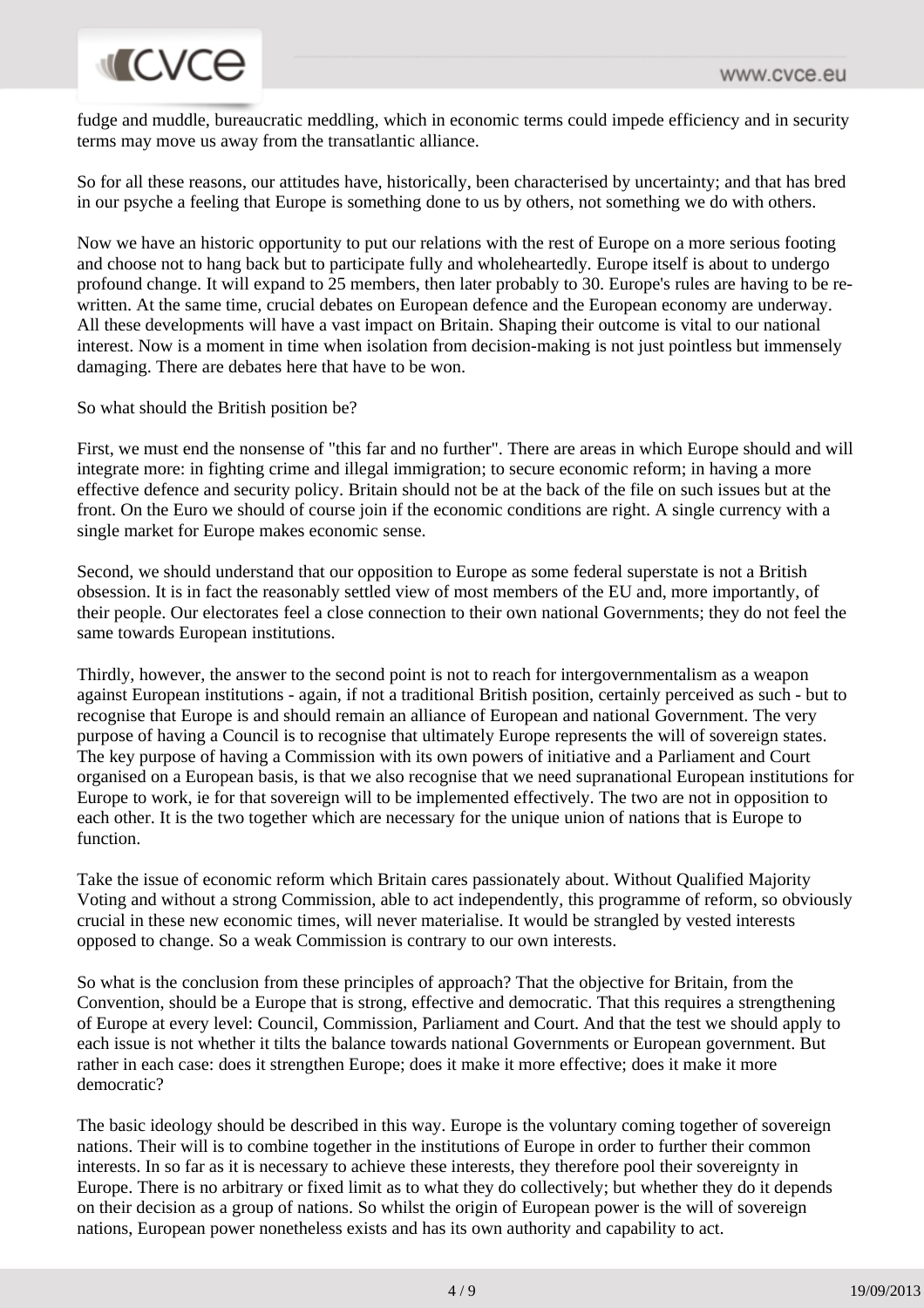

I think it is important to spell this out. Curiously, when there was not much Europe the ideology mattered less or could drift into the visionary waters of a European superstate, without much worry. Now there is a lot of Europe and will be more, it is all the more necessary to anchor it properly and clearly where it belongs: with the nations of Europe. The price of greater and necessary integration is greater clarity of its fundamental basis and derivation.

It is easy to see how the early visionaries of Europe became so convinced of the limitations of purely intergovernmental structures. The ancient rivalries between Europe's powers had again brought us to devastation, and in the desperate circumstances of post war Europe, could all too easily have held Europe back from recovery.

But the European Community did not evolve as these early federalists expected, into a United States of Europe. Instead, its unique institutional relationship has been maintained to this day. Europe's nation states did not wither. On the contrary, aided to some extent by the fruits of European integration, they revived in a way which few might have predicted in the post-war gloom. Today the loyalty and affection of citizens for Europe's old countries is undiminished.

So the proposals I put forward today will aim to strengthen each part of the European structure. One further preliminary point. A lot of the debate on the Convention misses one obvious thing. A Europe of 25 is a different order of magnitude to a Europe of 15. People worry that the Council and Commission may end up in opposition to each other. That should not be the worry. The real worry is that both are going to face far greater strain on their efficacy because of the sheer number of members. There are distinct and vital roles for both and both need strengthening, for either to function well. In fact, we must start seeing this relationship between Council and Commission less as a balance or compromise and more as a partnership where each recognise their distinctive but mutually reinforcing roles.

So what does this mean in practical terms for the outcome of the Convention?

#### **THE WAY FORWARD**

First, we do need a proper Constitution for Europe, one which makes it clear that the driving ideology is indeed a union of nations not a superstate subsuming national sovereignty and national identity. This should be spelt out in simple language. A new Constitution for Europe can bring a new stability to the shape of Europe - not a finality which would prevent any future evolution, but a settlement to last a generation or more.

Second, the Convention is proposing a radical strengthening of the subsidiarity principle. Whereas at present the Commission and Council are in practice judge and jury of whether new legislative proposals pass the subsidiarity test, the Convention wants to give national parliaments new early warning rights, when the Commission first puts forward a proposal. If a sufficient number of national Parliaments object, the Commission's proposal would need to be revised. I welcome this as a practical response to the call I made two years ago in Warsaw for better involvement by national parliaments in European decision-making.

On the Charter of Rights, I repeat our clear view that though we welcome, of course a declaration of basic rights common to all European citizens and have ourselves incorporated the European Convention on Human Rights directly into British law, we cannot support a form of treaty incorporation that would enlarge EU competence over national legislation. There cannot be new legal rights given by such a means, especially in areas such as industrial law where we have long and difficult memories of the battles fought to get British law in proper order.

Third, we need a stronger and more effective Council.

The purpose of the Council is now, thanks to changes agreed at Seville, explicitly recognised as setting the agenda for Europe. This is the sensible task for the governing body of Europe.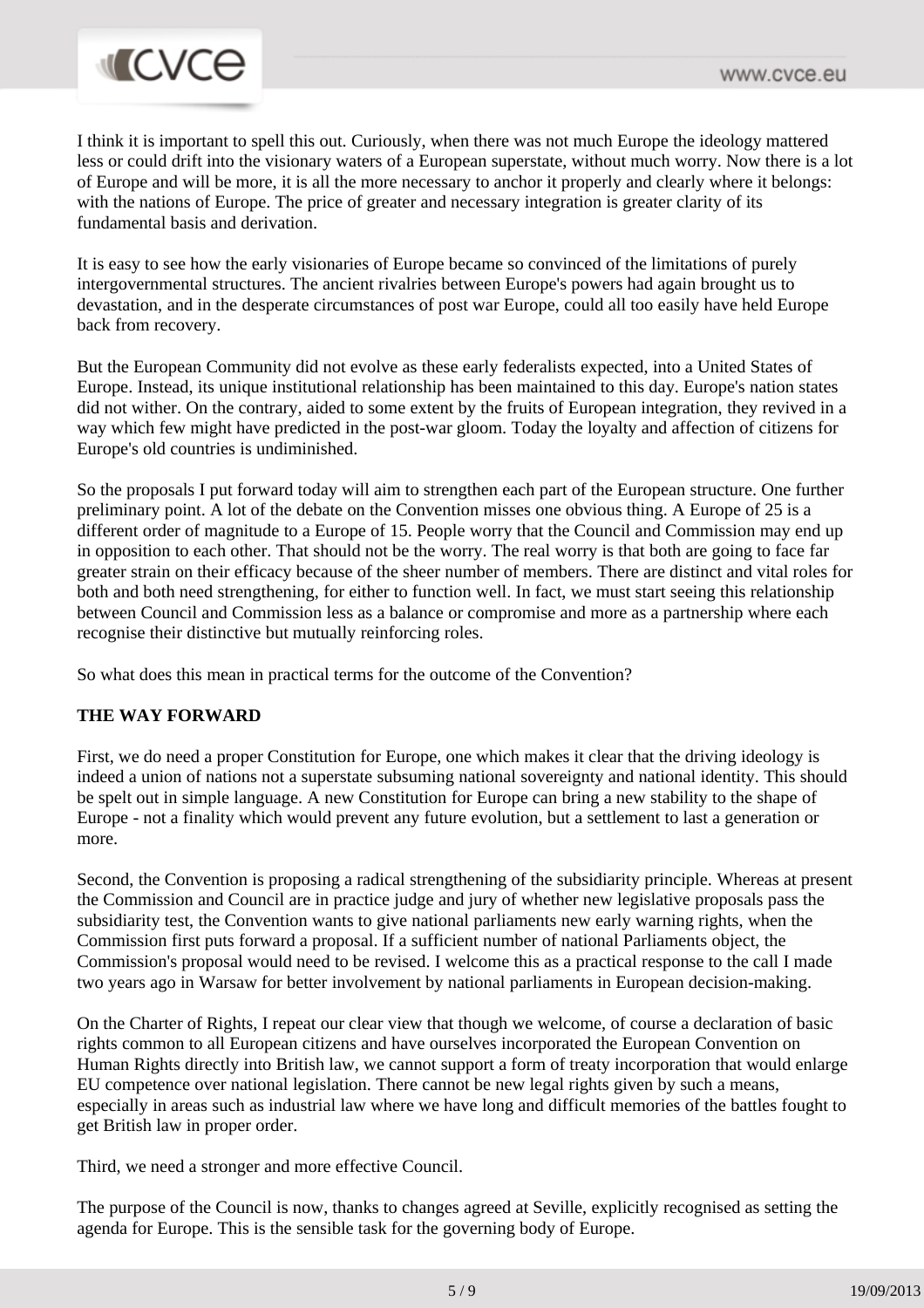But to do so with a Europe of 25 is impossible without change.

As I have said before, I believe there has to be a fixed Chair of the European Council. Like its counterparts the Commission and Parliament, the Council should have a stable chairmanship, enabling it to play its role more effectively in a stable partnership between the institutions.

The six-monthly rotating Presidency was devised for a Common Market of 6: it is not efficient nor representative for a Union of 25 and more. How can a Council with constantly shifting leadership be a good partner for the Commission and Parliament? How can Europe be taken seriously at international Summits if the Chair of the Council is here today, gone tomorrow? The old system has reached its limits. It creates for Europe a weakness of continuity in leadership: a fatal handicap in the development of an effective Common Foreign and Security Policy.

What's worse, each Presidency sees itself as setting its own distinctive agenda for the Union. The Lisbon Summit agreed a ten-year programme of economic and social reform for the Union. But it has not been easy to ensure proper attention to the co-ordinated follow up of that agenda across a wide range of sectoral Councils, each with their own hobby horses and vested interests. This is an example of where the rotating Presidency makes life more difficult for the Commission - and more seriously, where institutional weakness has led to higher unemployment than Europe need have suffered.

Most member states recognise this. But they worry that a fixed President would lead to the large nations dominating; or that the Commission would be downgraded. We must allay these concerns.

We could move to some form of "team Presidency" which allows the chairs of the principal Councils to be divided amongst Member States for a decent length of time, with the more permanent Chair of the European Council to co-ordinate that team. We should choose the team Presidency on a formula that I hope can combine fair rotation with the possibility of allowing Councils to elect candidates of outstanding merit. Within any team at any one time there will obviously be a majority of small countries because there are 19 small countries and 6 big ones in the Europe of 25.

The Council needs to be strengthened in other ways. Back home in Member States, the public should be better able to understand the Brussels processes. National Ministers' decisions should be visible. So Councils should vote on, and declare national positions on, legislation in the open. And we need fewer Councils. We have made progress towards cutting back the confusing multiplication of Councils from almost twenty to ten, but we should go further to make the Council simpler and easier to follow; and we will examine carefully all the interesting proposals put forward in this area by Giuliano Amato and others.

An enlarged Europe will need more qualified majority voting so that progress in a Europe of 25 or more is not constantly blocked by veto, and to provide a set of rules that are understandable to ordinary members of the public. All Member States in practice have their red lines on QMV, some of which must remain - for Britain on national control of taxes for example. But inevitably there will be more QMV and we welcome that.

Fourth, we should strengthen the Commission to enable it better to carry out Europe's agenda.

It is easy to knock the Commission. By definition, because it is based in Brussels, it is a remote bureaucracy - but smaller in size than many single Whitehall Departments. It takes unpopular decisions - because it is responsible for keeping Member States to the commitments they have agreed. This role as enforcer is unenviable, but essential. Governments rarely give it credit for its achievements, but are always quick to criticise its shortcomings. And it has at times in the past not managed its internal affairs well.

But we should stand up for the Commission. It plays an essential role. Along with the Court of Justice, it is the best guarantee of equality in the Union, ensuring that small countries or new Member States are not treated as second class members. And on enlargement, economic modernisation and CAP reform, the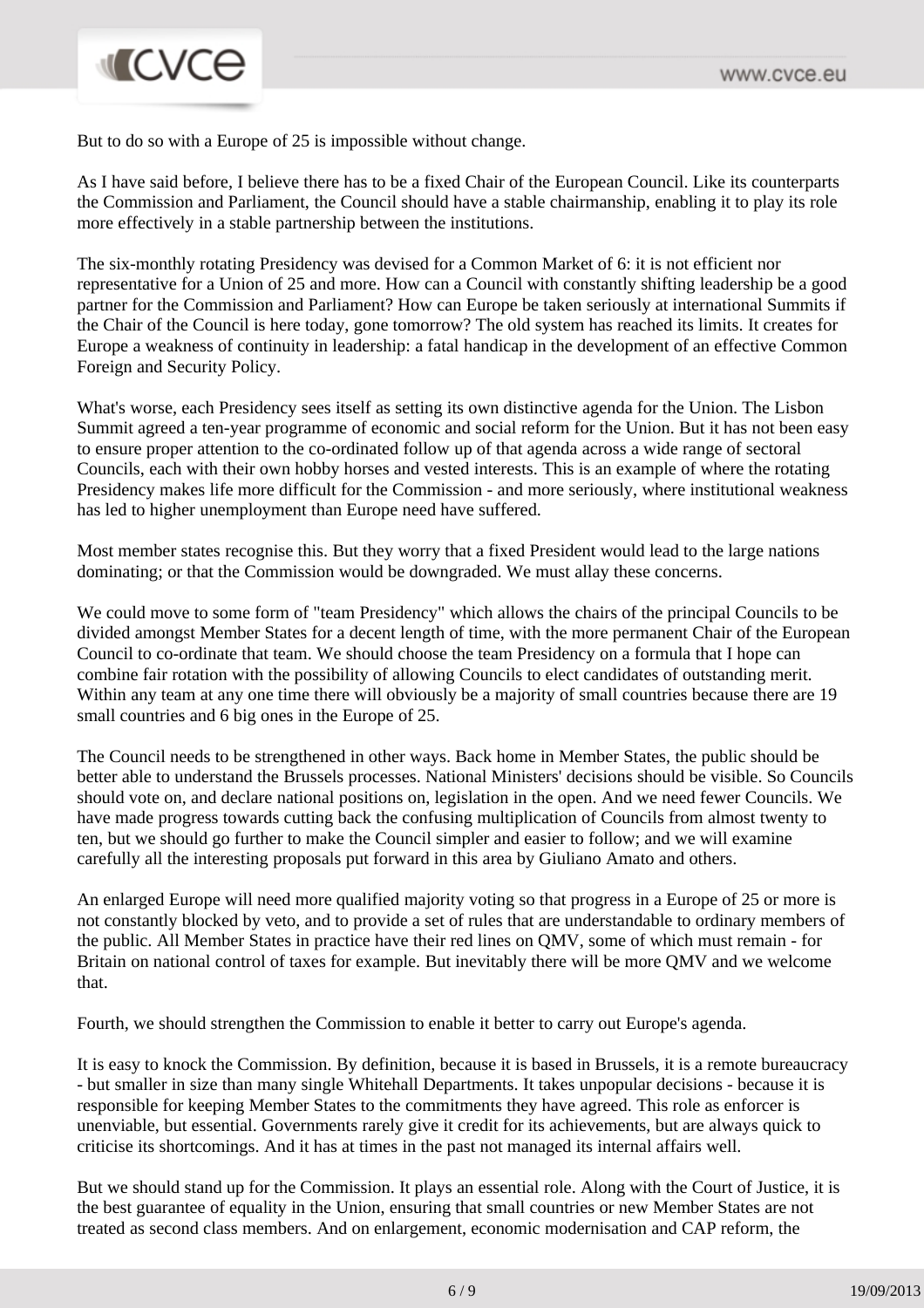Commission has been a strong progressive force.

Its role is two-fold: the initiation of detailed proposals within the strategic priorities set by the European Council and the implementation of political decisions. I want to see both those roles strengthened. I do believe it is time to communitise much of the Justice and Home Affairs Pillar. This will not, of course, affect the agreement Britain secured at Amsterdam in 1997 on our border controls. But it will mean integrated and effective action on issues to do with organised crime, drug dealing, asylum and immigration that affect all of Europe, cause huge distress and difficulty and cannot seriously be tackled by nations alone.

The Commission is rightly responsible for ensuring that there is a level playing field across the Member States; and that the detailed legal rules can be changed rapidly where that is sensible: for example through the Lamfalussy procedures to keep our financial services industry competitive in the new global market. We should improve the way the Commission consults on future framework legislation. In addition I favour strengthening the Commission's authority in making sure Europe's rules are obeyed and redress is available quickly in circumstances of a breach of the law.

Fifth, on foreign policy and defence, Europe must be able to speak more effectively, co-ordinate more effectively and act more effectively. This is not only a matter of institutional structure. It is also a matter of will and capability. In Kosovo, though it was a crisis on the doorstep of the EU, 85% of the military assets were American. True, we are now making the peace work; but the blunt fact is that without US participation, the rescue of Kosovo would never have happened. In the Middle East Javier Solana has made a big impact in enlarging our role, but it still does not match the vast amount of money we contribute.

Let me deal with one issue head-on. When it comes to the aftermath of September 11th or Iraq and WMD, the collective European voice is at times hesitant.

In reality Europe knows the importance of the transatlantic alliance. As the NATO Summit showed it remains the bedrock of our security. Even if the existing members of the EU were ambivalent about it which they're not - the new accession countries are utterly firm. They want the alliance to remain. Period.

To achieve a unified European foreign policy, we need to decide what we are unifying around. In matters of defence and security, they are so fundamental to a nation's sense of itself, there is no institutional fix that can overcome a genuine difference of view.

The essence of unity, in my view, is to regard Europe as it grows in power, as a partner with the United States; not either its servant or its rival. In a sense the United Nations Security Council process over Iraq, involving France and Britain in different ways, showed how that partnership can work. And, as it did in that instance, it requires the United States to take into account of Europe as well as Europe to take account of the United States.

But the orientation of Europe toward the United States is absolutely at the core of whether Europe can become effective in foreign and security policy. We need to be clear about where we stand. I know some European colleagues think I am being unnecessarily difficult over European defence and its relations with NATO. But believe me, unless it is clear from the outset it is complementary to NATO, working with it, adding to our defence capabilities, not substituting Europe for NATO, then it will never work or fulfil its potential.

As for the institutional arrangements, the appointment of Javier Solana as High Representative has been a great success, thanks to him and Chris Patten. The EU has got its act much more together in the Balkans.

I favour the strengthening of European foreign policy, step by step, from the Balkans, to Europe's "near abroad" and then beyond. In this area, however, the lead responsibility should remain with the Council of Foreign Ministers. Britain cannot agree to the communitisation of defence or foreign policy. It is not practical or right in principle. Foreign policy can only be built by gathering a consensus among the Member States who possess the resources necessary to conduct it - the diplomatic skills, the bulk of aid budgets, and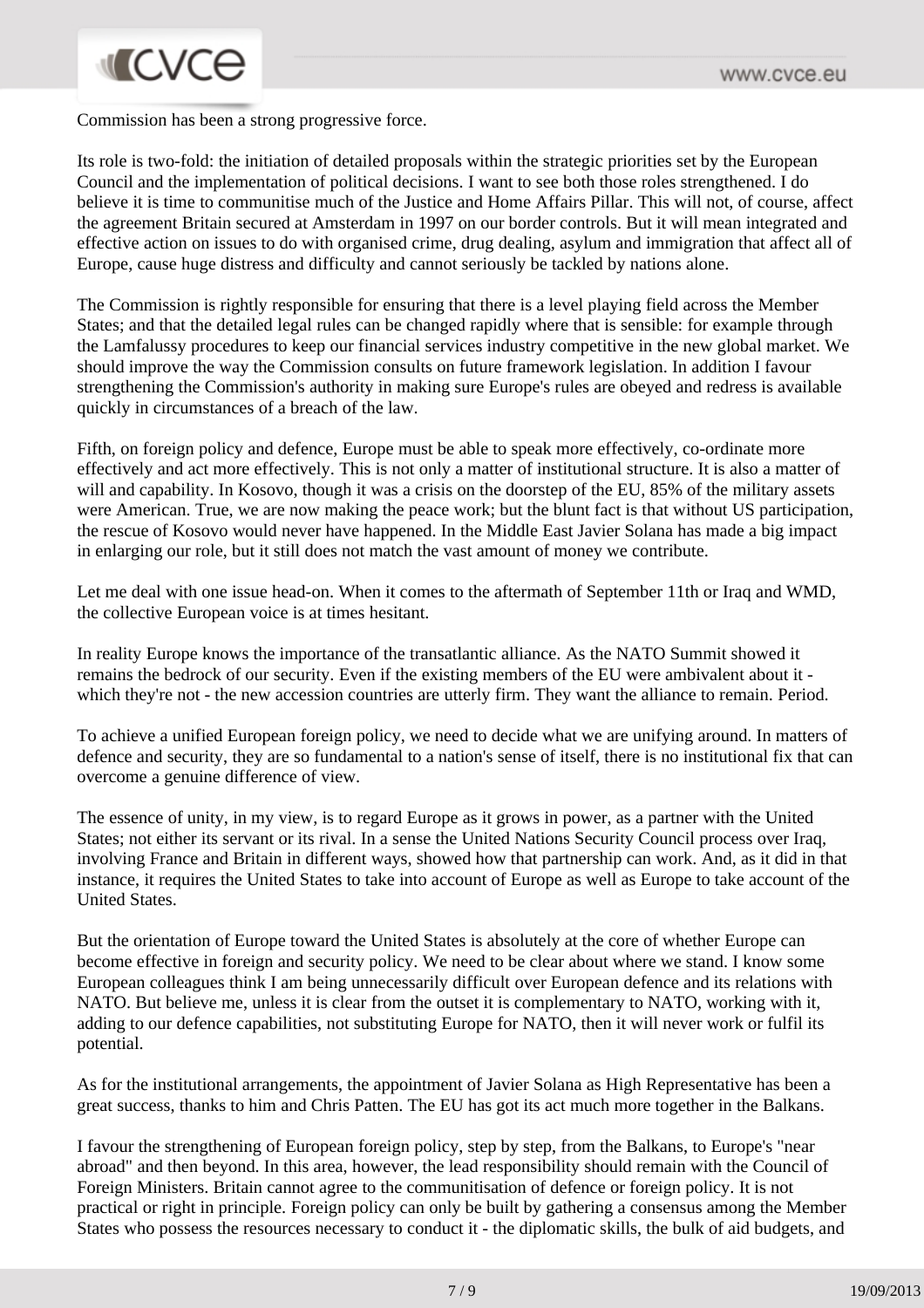#### of course the armed forces.

The powers of the High Representative should, however, be strengthened. He or she should chair the Foreign Ministers' Council, have an independent right of initiative, have control over a bigger budget, be able to strengthen his resources by seconding national diplomats to the Secretariat staff and be represented overseas in common European, not just Commission overseas delegations.

There is an overlap between the work of the High Representative and the External Relations Commissioner. Some have proposed that in future this role should be occupied by a single person wearing a double hat. As Javier Solana has said, this would raise practical problems that we need to debate. My point is simply this. Double hatting cannot be a way, through the back door, of communitising the CFSP. The High Representative's accountability to the Member States, and their responsibility for foreign policy, must remain clear cut.

I am ambitious for European defence. I do not want to limit Europe's security ambitions to low level peacekeeping. We need to resolve the outstanding issues on ESDP; and we are woefully short of the necessary defence capabilities - and it is that widening gap in capabilities that is the central issue Europe must address.

Again we need more Europe, not less. We need new decision making methods to get better value for money out of European defence budgets: strong peer review mechanisms; a European Defence Capability Development Agency, responsible to and run by the Member States, charged with identifying how capability gaps need to be filled and taking forward procurement projects to fill them; and further moves towards more open defence procurement to save on costly national protectionism.

Sixth, alongside a stronger Commission and a stronger Council, I believe we need a strong European Parliament which concentrates on what it does best - improving legislation. See for example the positive role it has played on the Prospectus Directive. I am open to the idea of improving the way the EU's budget is set through more effective decision making between Council and Parliament. It does not make sense to spend over 40% of our budget on agriculture, and it is right that the European Parliament's voice should be heard in all annual decisions on the EU spending.

In the debate about the accountability of the Commission to the European Parliament, I favour more effective scrutiny and the fullest democratic transparency.

But we must avoid at all costs turning the election of its President into a partisan wrangle, or allowing the Commission to become a prisoner of the Parliamentary majority.

We cannot simply see the Commission as an executive accountable to the Parliament. The Commission also has a crucial partnership with the Council which we must not weaken, and a vital independence which we must protect.

In this instance, therefore, we should not sanction any dramatic departures from the Community model as we know it. The Commission derives its legitimacy and authority from its independence. I am not arguing for an apolitical Commission: I am arguing for an impartial Commission, an independent Commission which draws its authority with Member States from this impartiality.

Seventh, we need a stronger Court of Justice.

I agree with the strengthening proposed by a distinguished group of British Conservatives in their recent well-argued proposals.

Along with the Commission, the Court of Justice is essential to the integrity of the Single Market and to the effectiveness of common action in an enlarged Union.